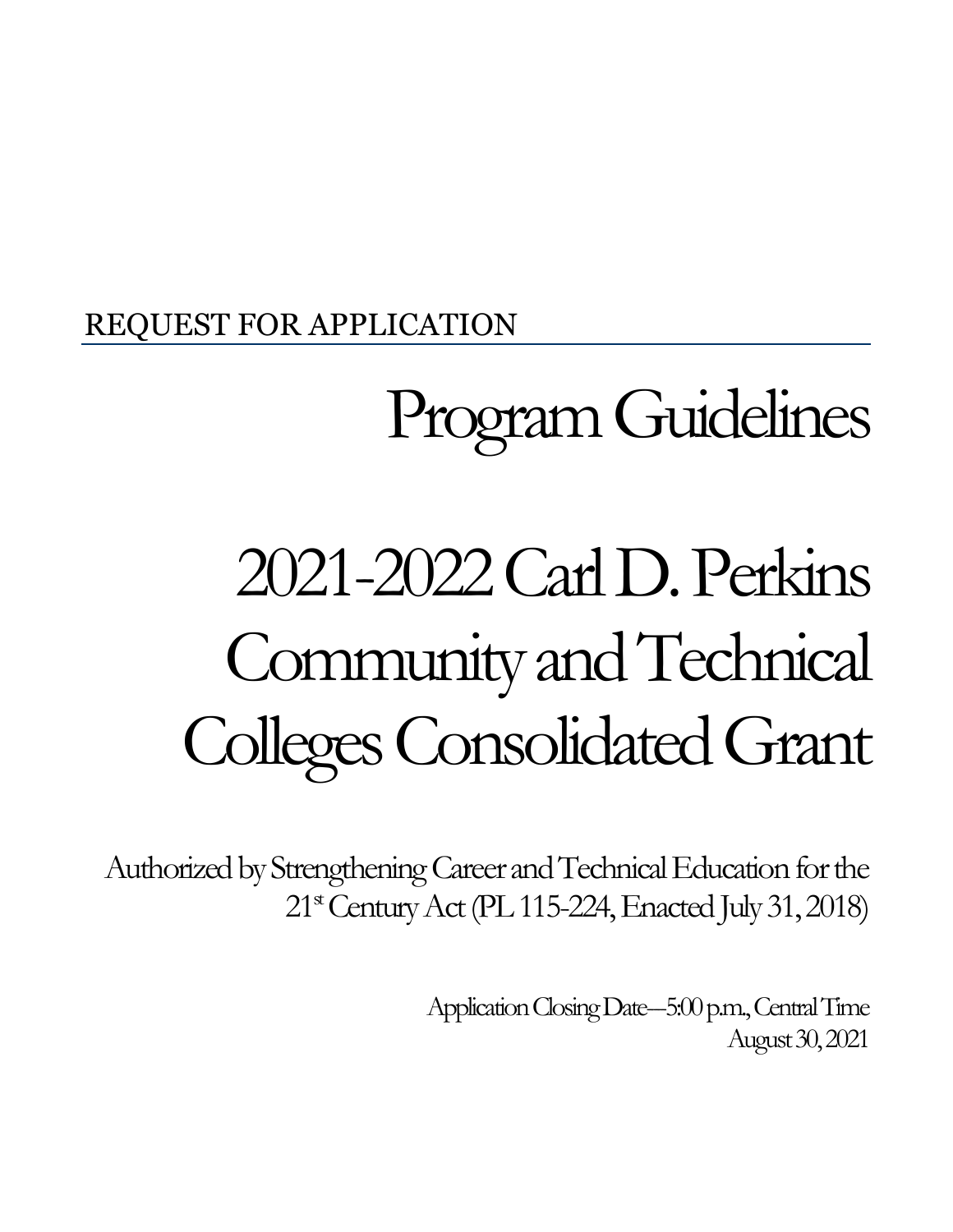TEXAS EDUCATION AGENCY

#### **College, Career, and Military Preparation Division 1701 North Congress Avenue Austin, Texas 78701**

© Copyright 2021 by the Texas Education Agency. All Rights Reserved.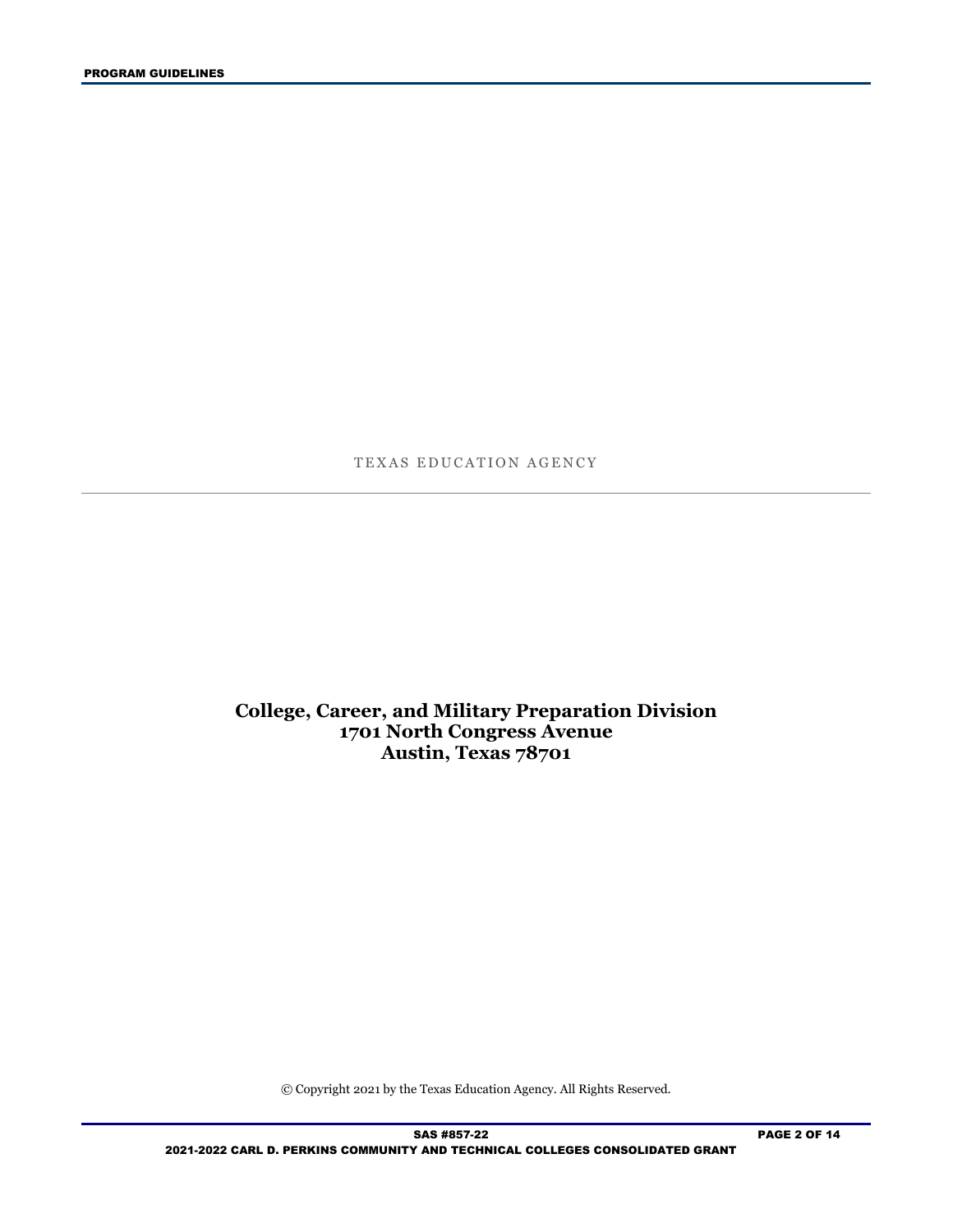## **Contents**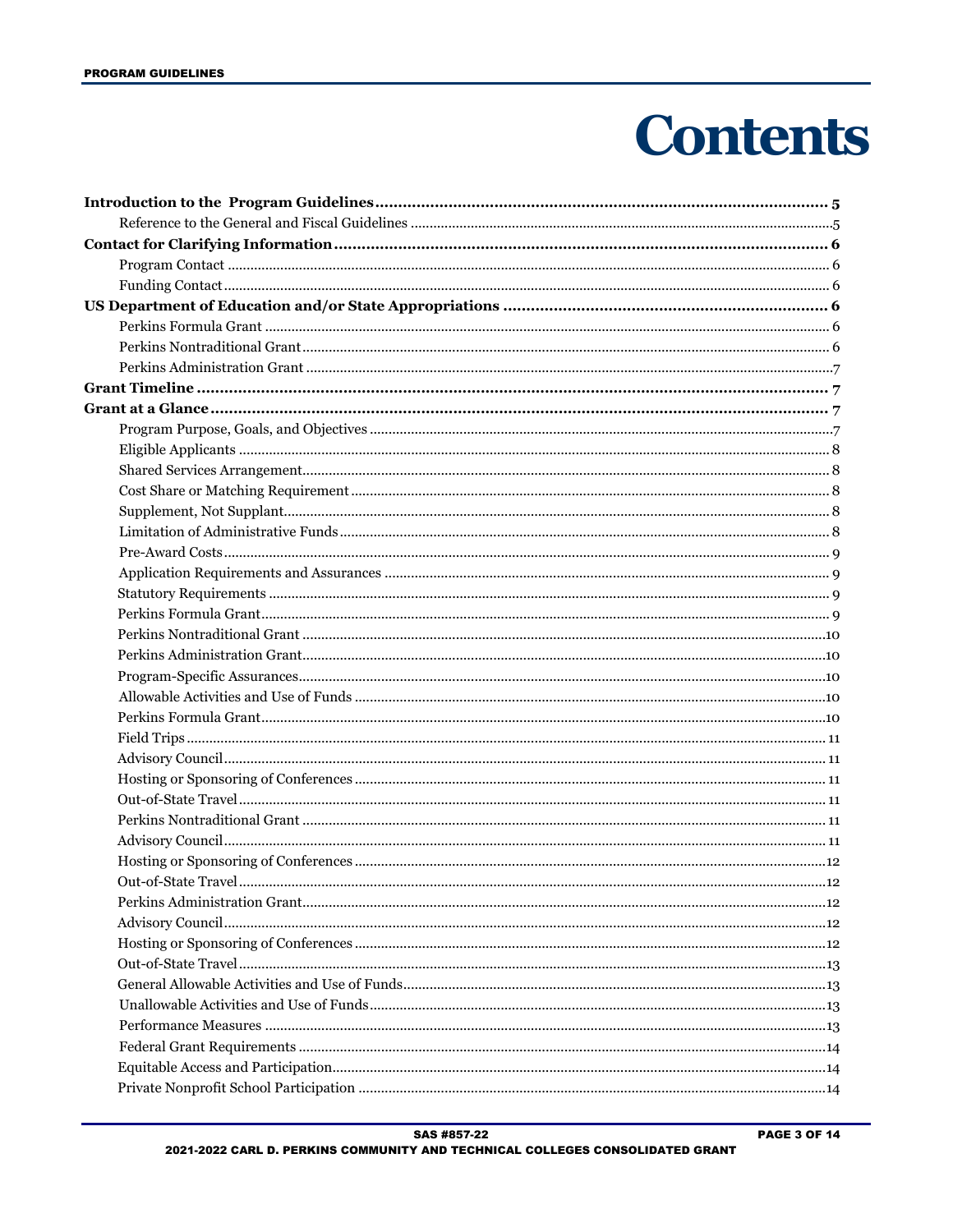#### **PROGRAM GUIDELINES**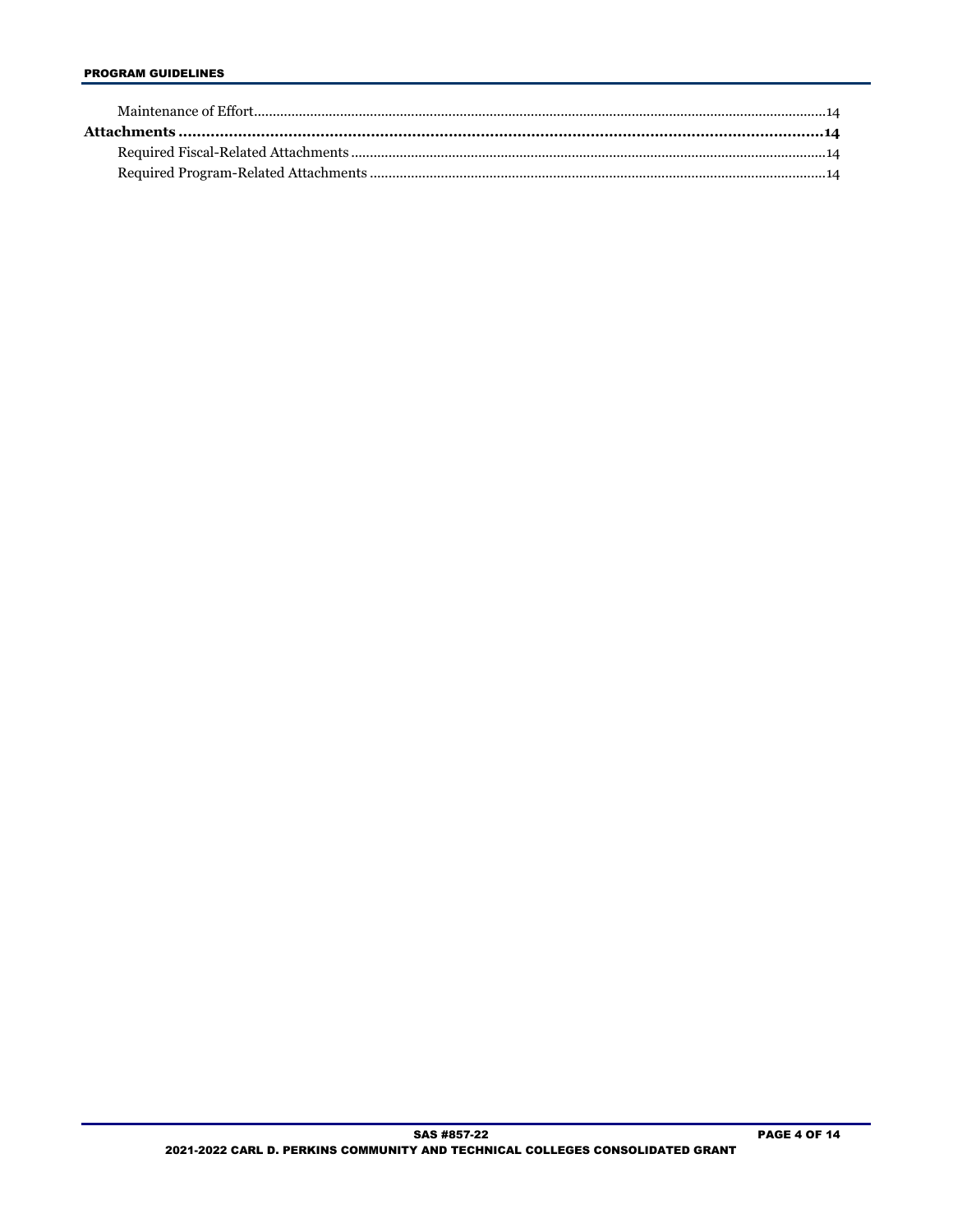## **Introduction to the Program Guidelines**

<span id="page-4-0"></span>TEA, as the pass-through entity<sup>[1](#page-4-2)</sup>, is the grantee<sup>[2](#page-4-3)</sup> from the U.S. Department of Education (USDE) and TEA awards subgrants to non-federal entities[3](#page-4-4) such as local educational agencies (LEAs), including school districts, charter schools, and education service centers, and to a lesser degree institutions of higher education (IHEs), and nonprofit organizations (NPOs) who are the agency's subgrantees<sup>4</sup>. These guidelines apply to all subgrantees of TEA, regardless of whether referenced herein as subgrantee or grantee. For purposes of this document, TEA may use the terms grantee and subgrantee synonymously for its subrecipients.

This part of the request for application (RFA), Program Guidelines, is to be used in conjunction with the [General and Fiscal Guidelines](http://tea.texas.gov/WorkArea/linkit.aspx?LinkIdentifier=id&ItemID=25769819073) and any application instructions. The Standard Application System (SAS) consists of Application Part 1 (PDF – narrative schedules) and Application Part 2 (Excel - budget schedules) to be completed in order for the applicant to be eligible for funding.

For applicants selected for funding, all guidelines and instructions will be incorporated by reference into the Notice of Grant Award (NOGA).

## <span id="page-4-1"></span>**Reference to the General and Fiscal Guidelines**

The Program Guidelines provide information specifically relevant to this grant program. The [General](http://tea.texas.gov/WorkArea/linkit.aspx?LinkIdentifier=id&ItemID=25769819073)  [and Fiscal Guidelines](http://tea.texas.gov/WorkArea/linkit.aspx?LinkIdentifier=id&ItemID=25769819073) provide information relevant to all TEA grant programs. Throughout the Program Guidelines, cross-references are given to applicable sections of the [General and Fiscal Guidelines.](http://tea.texas.gov/WorkArea/linkit.aspx?LinkIdentifier=id&ItemID=25769819073) It is critical that you review all referenced sections of the [General and Fiscal Guidelines](http://tea.texas.gov/WorkArea/linkit.aspx?LinkIdentifier=id&ItemID=25769819073) when preparing your application.

<span id="page-4-4"></span>3 Non-federal entity is defined as a state, local government, Indian tribe, institution of higher education, or nonprofit organization that carries out a federal award as a recipient or subrecipient. (2 CFR 200.69)

<span id="page-4-5"></span>4 Subgrantee is defined by TEA to be the same as a subrecipient which is defined as a non-federal entity that receives a subaward from a pass-through entity to carry out part of a federal program; but does not include an individual that is a beneficiary of such program. (2 CFR 200.93) Subgrantee is defined in 34 CFR 77 as the legal entity to which a subgrant is awarded and that is accountable to the grantee for the use of the funds provided.

<span id="page-4-2"></span><sup>1</sup> Pass-through entity is defined as a non-Federal entity that provides a subaward to a subrecipient to carry out part of a federal program. (2 CFR 200.74)

<span id="page-4-3"></span><sup>2</sup> Grantee is defined as the legal entity to which a grant is awarded and that is accountable to the federal government for the use of the funds provided. The term "grantee" does not include any secondary recipients, such as subgrantees and contractors that may receive funds from a grantee. (34 CFR 77)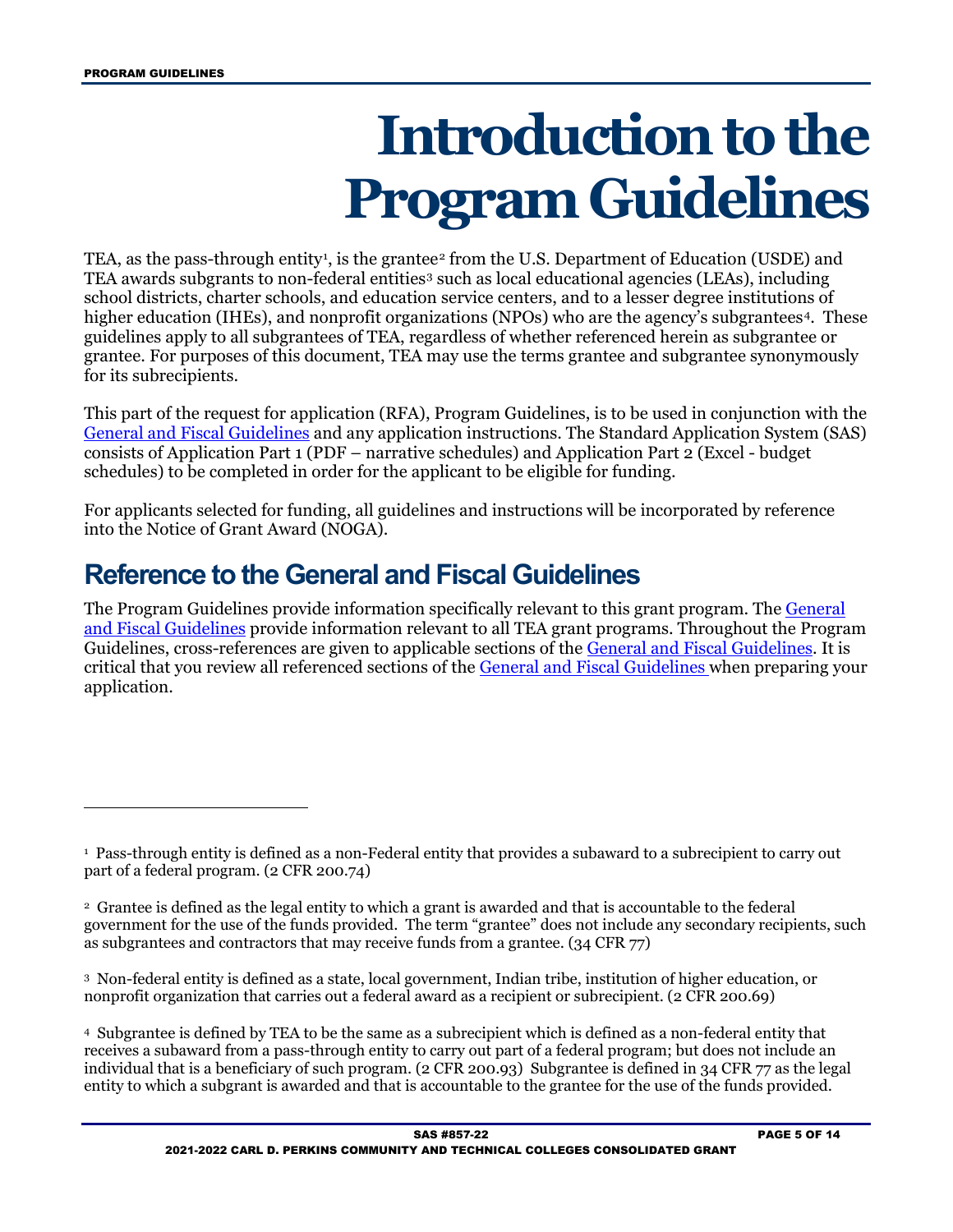## **Contact for Clarifying Information**

### <span id="page-5-1"></span><span id="page-5-0"></span>**Program Contact**

Alexis Bauserman, Director College, Career, and Military Preparation Division Alexis.Bauserman@tea.texas.gov Phone: (512) 936-6410

## <span id="page-5-2"></span>**Funding Contact**

Lisa Gonzales, Grants Administration Division lisa.gonzales@tea.texas.gov Phone: (512) 463-9491

## <span id="page-5-3"></span>**US Department of Education and/or State Appropriations**

The following is provided in compliance with the US Department of Education Appropriations Act:

## <span id="page-5-4"></span>**Perkins Formula Grant**

| <b>Category</b>                                   | <b>Amount</b> |
|---------------------------------------------------|---------------|
| Total funds available for this project            | \$30,274,864  |
| Percentage to be financed with federal funds      | 100%          |
| Amount of federal funds                           | \$30,274,864  |
| Percentage to be financed from nonfederal sources | 0%            |
| Amount of nonfederal funds                        | \$0           |

## <span id="page-5-5"></span>**Perkins Nontraditional Grant**

| Category                                          | <b>Amount</b> |
|---------------------------------------------------|---------------|
| Total funds available for this project            | \$45,000      |
| Percentage to be financed with federal funds      | 100%          |
| Amount of federal funds                           | \$45,000      |
| Percentage to be financed from nonfederal sources | 0%            |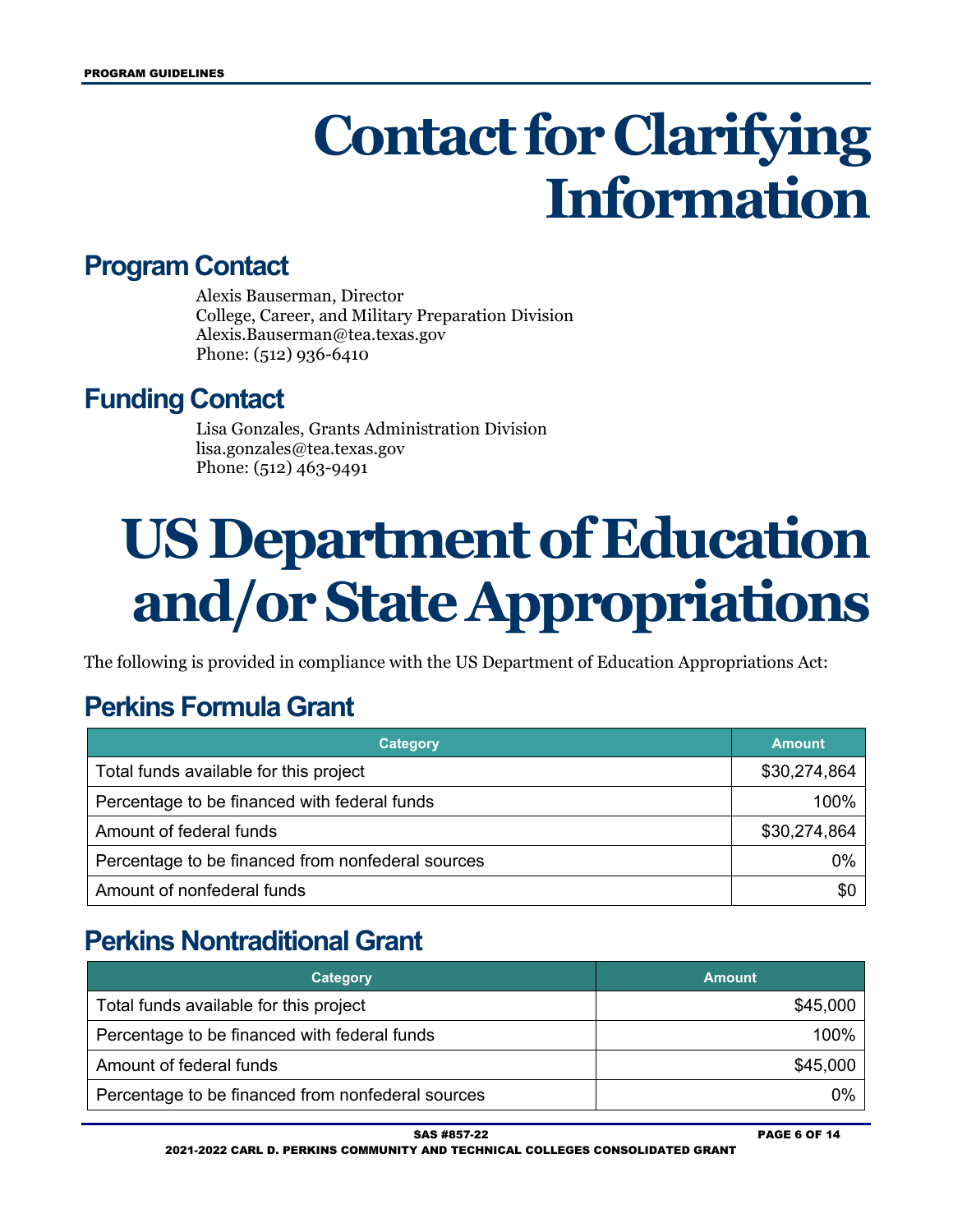| ----<br>.<br>funds<br>: nonteder<br>- -<br>я<br>71<br>,,, | $\sim$<br>ФU |
|-----------------------------------------------------------|--------------|

## <span id="page-6-0"></span>**Perkins Administration Grant**

| Category                                          | <b>Amount</b> |
|---------------------------------------------------|---------------|
| Total funds available for this project            | \$1,780,874   |
| Percentage to be financed with federal funds      | 100%          |
| Amount of federal funds                           | \$1,780,874   |
| Percentage to be financed from nonfederal sources | 50%           |
| Amount of nonfederal funds                        | \$1,780,874   |

## **Grant Timeline**

<span id="page-6-2"></span><span id="page-6-1"></span>For all dates related to the grant, including reporting dates, see the [TEA Grant Opportunities](https://tea4avalonzo.tea.state.tx.us/GrantOpportunities/forms/GrantProgramSearch.aspx) page. If a report due date falls on a weekend or holiday, the report will be due the following business day. All dates except the grant ending date may vary slightly as conditions require.

## **Grant at a Glance**

This section provides detailed information about the grant program.

## <span id="page-6-3"></span>**Program Purpose, Goals, and Objectives**

The purpose of this Act is to develop more fully the academic knowledge and technical and employability career and technical skills of secondary education students and postsecondary education students who elect to enroll in career and technical education programs and programs of study, by—

- 1. building on the efforts of States and localities to develop challenging academic and technical standards and to assist students in meeting such standards, including preparation for high skill, high wage, or high in-demand occupations in current or emergingprofessions;
- 2. promoting the development of services and activities that integrate rigorous and challenging academic and career and technical instruction, and that link secondary education and postsecondary education for participating career and technical education students;
- 3. increasing State and local flexibility in providing services and activities designed to develop, implement, and improve career and technical education;
- 4. conducting and disseminating national research and disseminating information on best practices that improve career and technical education programs and programs of study, services, andactivities;
- 5. providing technical assistance that
	- a. promotes leadership, initial preparation, and professional development at the State and local levels; and
	- b. improves the quality of career and technical education teachers, faculty, administrators, and counselors;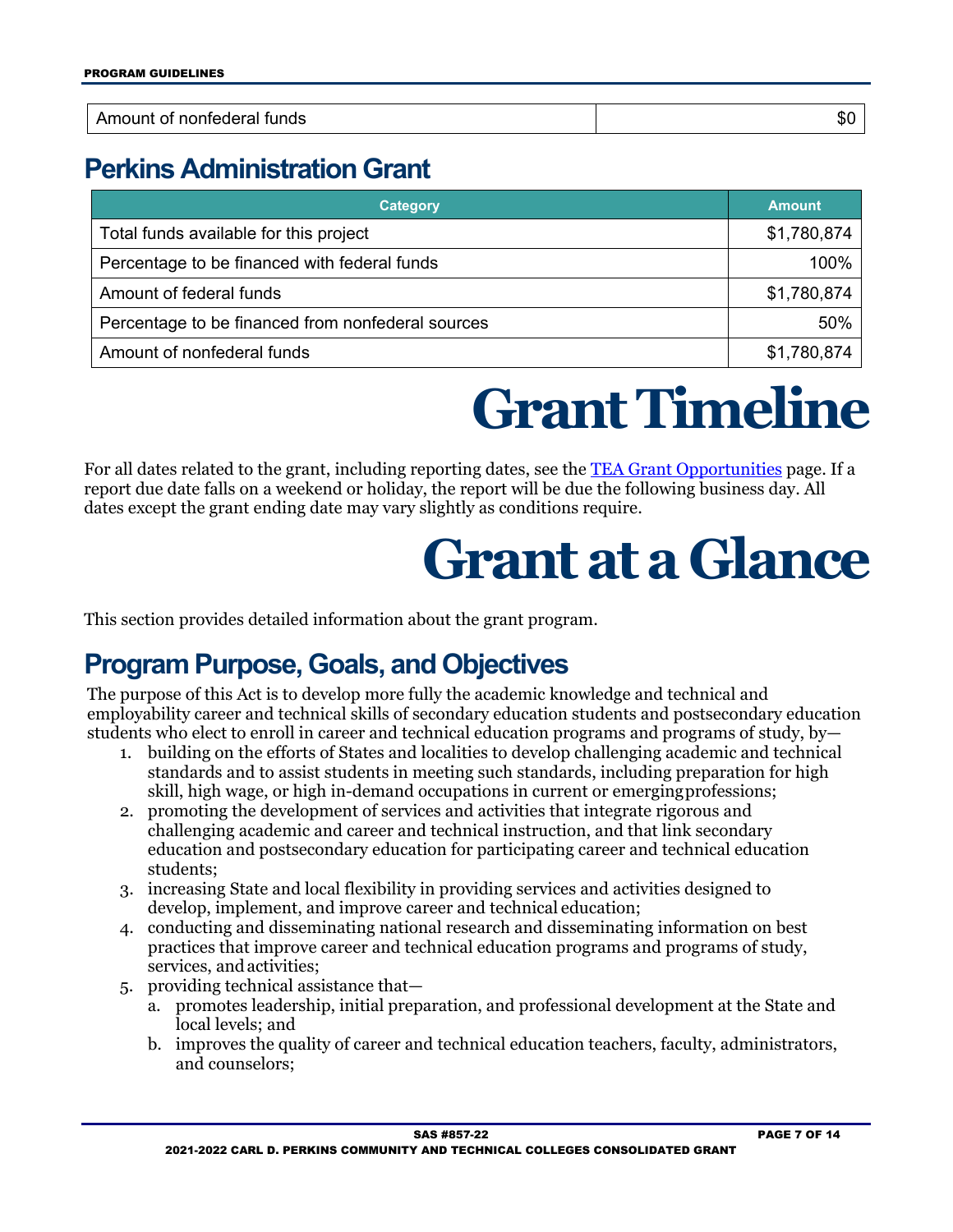- 6. supporting partnerships among secondary schools, postsecondary institutions, baccalaureate degree granting institutions, area career and technical education schools, local workforce investment boards, business and industry, and intermediaries;
- 7. providing individuals with opportunities throughout their lifetimes to develop, in conjunction with other education and training programs, the knowledge and skills needed to keep the United States competitive; and
- 8. increasing the employment opportunities for populations who are chronically unemployed or underemployed, including individuals with disabilities, individuals from economically disadvantaged families, out-of-workforce individuals, youth who are in, or have aged out of,the foster care system, and homeless individuals.

## <span id="page-7-0"></span>**Eligible Applicants**

See the [General and Fiscal Guidelines,](http://tea.texas.gov/WorkArea/linkit.aspx?LinkIdentifier=id&ItemID=25769819073) Eligibility Requirements.

The eligible applicant is the Texas Higher Education Coordinating Board.

## <span id="page-7-1"></span>**Shared Services Arrangement**

See the [General and Fiscal Guidelines,](http://tea.texas.gov/WorkArea/linkit.aspx?LinkIdentifier=id&ItemID=25769819073) Shared Services Arrangements.

Shared services arrangements (SSAs) are not allowed.

## <span id="page-7-2"></span>**Cost Share or Matching Requirement**

See the [General and Fiscal Guidelines,](http://tea.texas.gov/WorkArea/linkit.aspx?LinkIdentifier=id&ItemID=25769819073) Cost Share/Match Requirement.

P.L. 109-270 requires Perkins funds that are expended for state-level administration to be matched dollar-for-dollar from non-federal funds. This requirement applies only to the Perkins Administration Grant.

## <span id="page-7-3"></span>**Supplement, Not Supplant**

For supplement, not supplant guidance, see the Supplement, Not Supplant Handbook on the Grants Administration Division's [Administering a Grant](http://tea.texas.gov/Finance_and_Grants/Administering_a_Grant.aspx) page.

The supplement, not supplant provision does apply to this grant program.

## <span id="page-7-4"></span>**Limitation of Administrative Funds**

See the [General and Fiscal Guidelines,](http://tea.texas.gov/WorkArea/linkit.aspx?LinkIdentifier=id&ItemID=25769819073) Administrative Costs.

NOTE: Administrative funds include **both** direct administrative costs **and** allowable indirect costs.

The authorizing statute limits the amount of funds that may be budgeted to administer the program, including direct administrative costs and indirect costs, to not more than 5% of the total grant awarded for any fiscal year.

Applies to the Perkins Administration Grant only.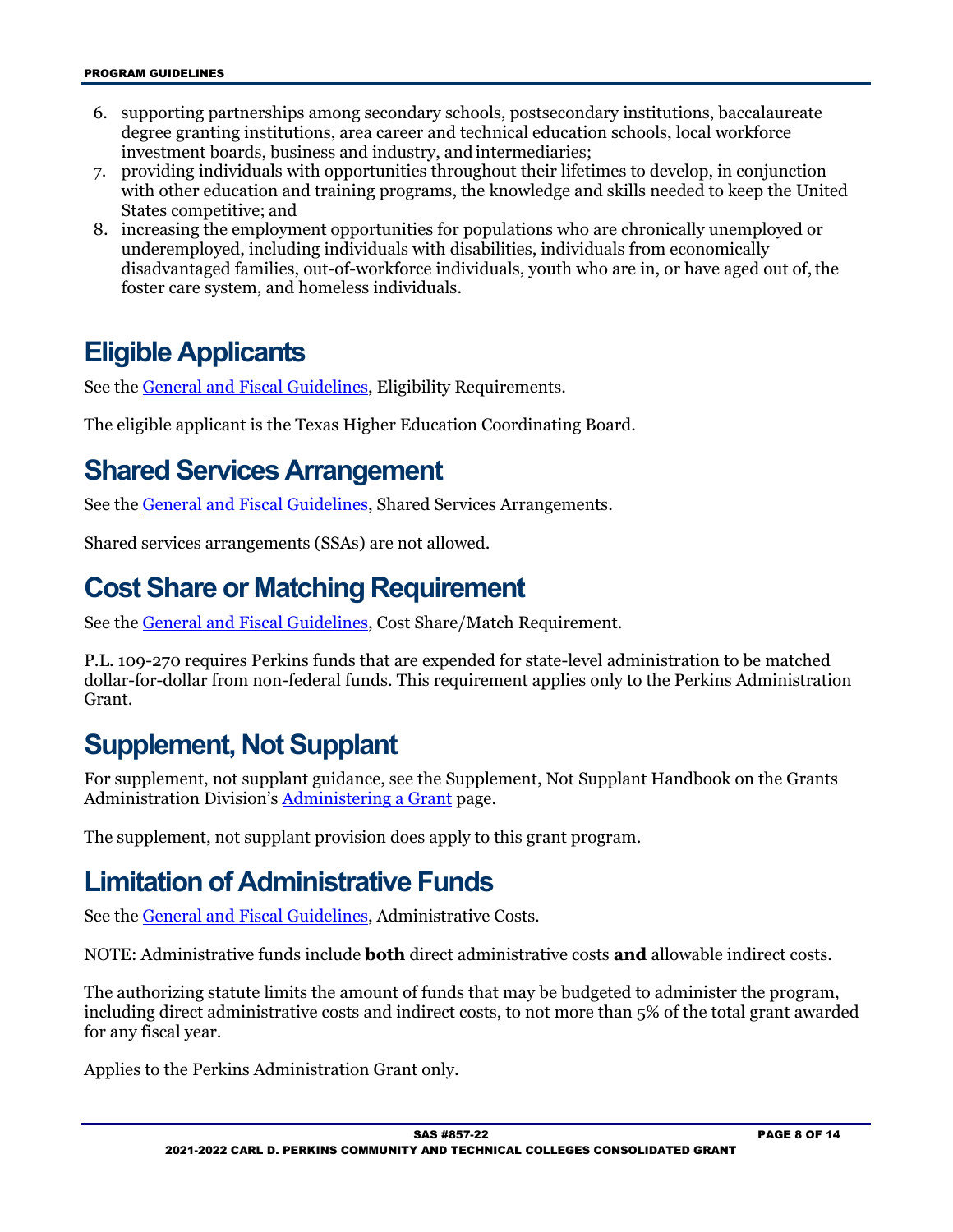## <span id="page-8-0"></span>**Pre-Award Costs**

See the [General and Fiscal Guidelines,](http://tea.texas.gov/WorkArea/linkit.aspx?LinkIdentifier=id&ItemID=25769819073) Pre-Award Costs.

Pre-award costs are permitted, if requested, from August 1, 2021, to stamp-in date.

## <span id="page-8-1"></span>**Application Requirements and Assurances**

This section identifies the two types of requirements in which applicants must comply to be eligible for funding:

- Statutory requirements (requirements defined in the authorizing statute)
- TEA program requirements (requirements defined by TEA program staff)

#### <span id="page-8-2"></span>**Statutory Requirements**

See th[e General and Fiscal Guidelines,](http://tea.texas.gov/WorkArea/linkit.aspx?LinkIdentifier=id&ItemID=25769819073) Statutory Requirements.

Per Section 22.0834 of the Texas Education Code (TEC), any person offered employment by any entity that contracts with TEA or receives grant funds administered by TEA (i.e., a grantee or subgrantee) is subject to the fingerprinting requirement. TEA is prohibited from awarding grant funds to any entity, including nonprofit organizations, that fails to comply with this requirement. For details, refer to the [General and Fiscal Guidelines,](http://tea.texas.gov/WorkArea/linkit.aspx?LinkIdentifier=id&ItemID=25769819073) Fingerprinting Requirement.

The following requirements are defined in the statute that authorizes this program. The applicant must comply with each of these requirements in the application to be considered for funding:

#### <span id="page-8-3"></span>**Perkins Formula Grant**

Funds made available to eligible recipients under this part shall be used to support career and technical education programs that are of sufficient size, scope, and quality to be effective and that—

- 1. provide career exploration and career development activities through an organized, systematic framework designed to aid students, including in the middle grades, before enrolling and while participating in a career and technical education program, in making informed plans and decisions about future education and career opportunities and programs of study;
- 2. provide professional development for teachers, faculty, school leaders, administrators, specialized instructional support personnel, career guidance and academic counselors, orparaprofessionals;
- 3. provide within career and technical education the skills necessary to pursue careers in highskill, high-wage, or in-demand industry sectors or occupations;
- 4. support integration of academic skills into career and technical education programs and programs of study to support;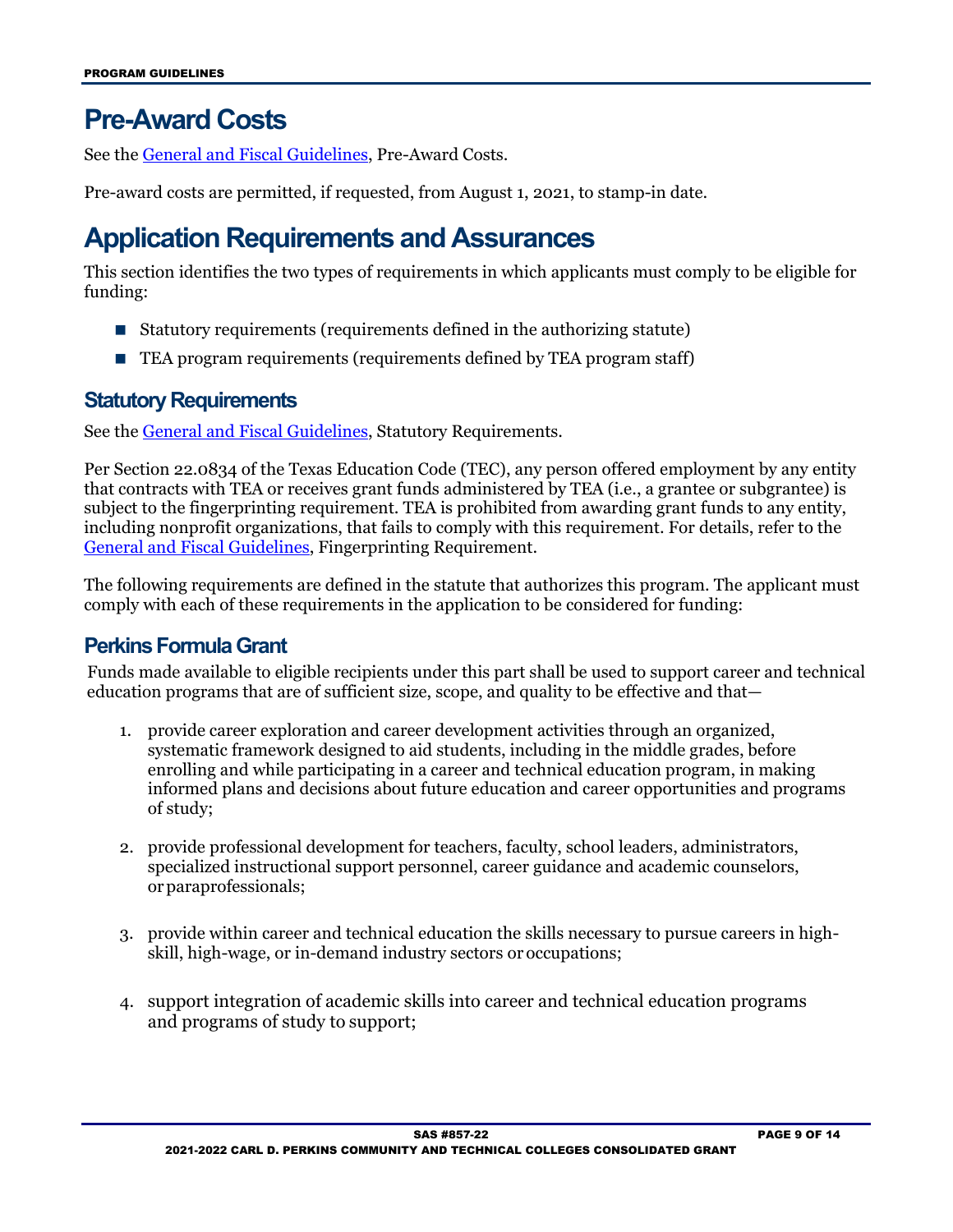- 5. plan and carry out elements that support the implementation of career and technical education programs and programs of study and that result in increasing student achievement of the local levels of performance established under section 113; and
- 6. develop and implement evaluations of the activities carried out with funds under this part, including evaluations necessary to complete the comprehensive needs assessment required under section 134(c) and the local report required under section 113(b)(4)(B).

#### <span id="page-9-0"></span>**Perkins Nontraditional Grant**

Funding awarded through this grant must be used for services that prepare individuals for nontraditional fields.

#### <span id="page-9-1"></span>**Perkins Administration Grant**

Funding awarded through this grant must be used for costs to administer the Carl D. Perkins State Plan, including:

- 1. Developing the state plan;
- 2. Reviewing local applications;
- 3. Monitoring and evaluating program effectiveness;
- 4. Assuring compliance with all applicable federal laws;
- 5. Providing technical assistance; and

6. Supporting and developing state data systems relevant to provisions of the Carl D. Perkins Act.

P.L. 109-270 requires Perkins funds used for state-level administration to be matched dollarfor-dollar with non-federal funds.

#### <span id="page-9-2"></span>**Program-Specific Assurances**

See th[e General and Fiscal Guidelines,](http://tea.texas.gov/WorkArea/linkit.aspx?LinkIdentifier=id&ItemID=25769819073) Provisions and Assurances.

The program-specific assurances for this grant program are listed in the Application Part 1.

### <span id="page-9-3"></span>**Allowable Activities and Use of Funds**

See the [Administering a Grant](http://www.tea.texas.gov/WorkArea/linkit.aspx?LinkIdentifier=id&ItemID=25769814700) page for general guidance on allowable activities and use of funds.

Allowable activities and use of funds for this grant may include but are not limited to the following:

#### <span id="page-9-4"></span>**Perkins Formula Grant**

The Texas Higher Education Coordinating Board must distribute 100 percent of the Formula Grant to community and technical colleges to fund career and technical education.

The following formula grant sections apply to community and technical college subgrantees.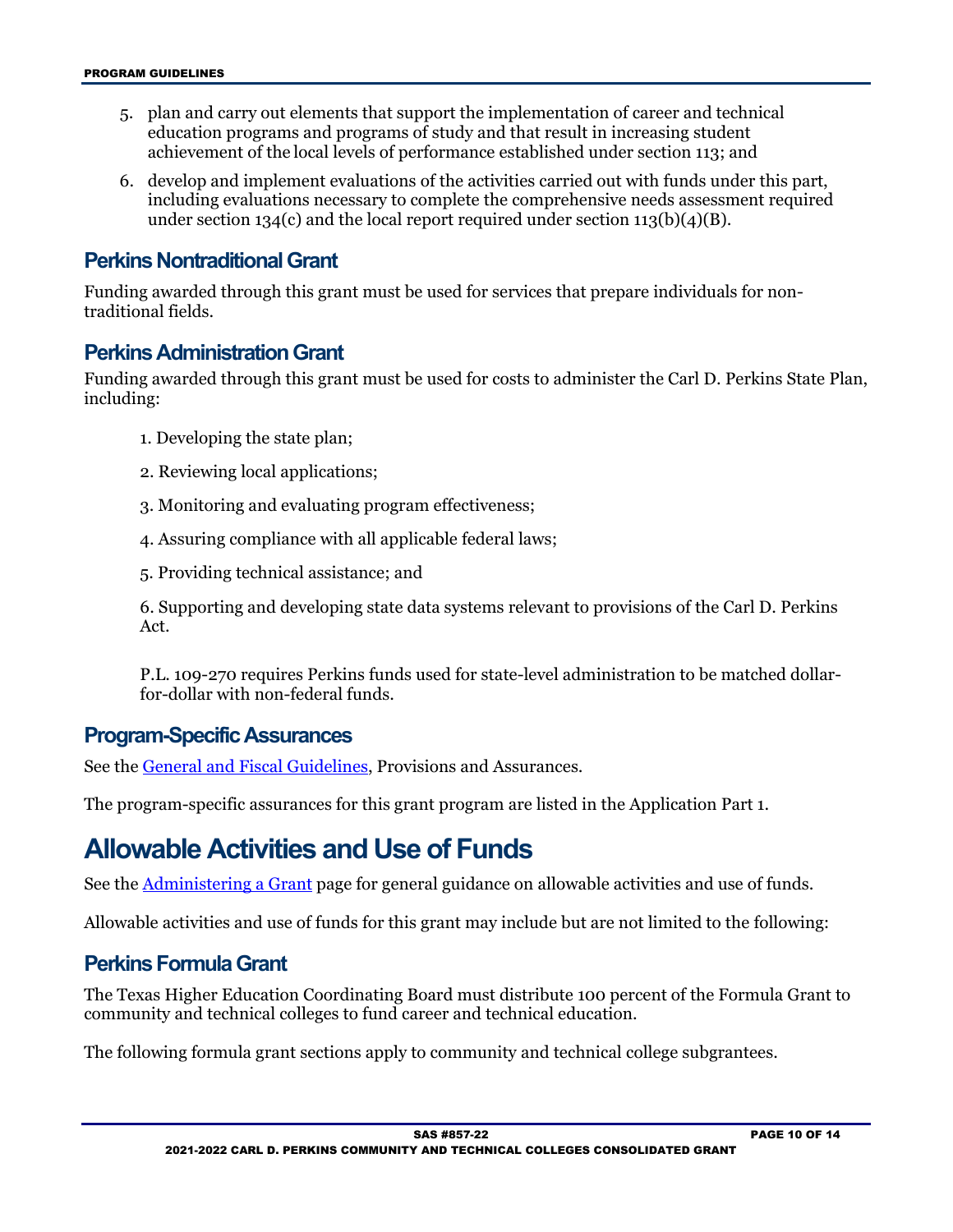#### <span id="page-10-0"></span>**Field Trips**

Field trips may be funded under the grant program. Only the following types of field trips are allowable:

- Educational purposes that address specific CTE course and/or program related outcomes.
- Field trips must be open to all students participating in the CTE course or program.

#### <span id="page-10-1"></span>**Advisory Council**

An advisory council may be funded under the grant program. Only the following types of advisory councils are allowable:

 $\blacksquare$  The role of the advisory council is to participate in the design, implementation, and evaluation of CTE programs, including establishing effective programs and procedures to enable informed and effective participation in CTE programs. The advisory council includes representatives of business and industry (including small businesses), and to the extent possible, labor organizations, higher education representatives and faculty, administrators, representatives of special populations, CTE and academic teachers, students, and community partners.

#### <span id="page-10-2"></span>**Hosting or Sponsoring of Conferences**

Conferences may be hosted or sponsored under the grant program. Conferences must be managed to minimize costs to the grant award. The following types of conference are allowable:

**Professional development for CTE programs, or for the dissemination of technical information.** 

Hosting or Sponsoring of Conferences will require a written justification form to be maintained locally and made available to TEA upon request. To access the cost of Hosting or Sponsoring of Conferences Justification form, refer to the [Administering a Grant page.](http://tea.texas.gov/Finance_and_Grants/Administering_a_Grant.aspx)

#### <span id="page-10-3"></span>**Out-of-State Travel**

Out-of-state travel costs are allowable. Out-of-state travel costs should be minimal. Travel costs are allowable as long as the expenses for transportation, lodging, subsistence, and related items are only incurred by employees on official business of the grantee and follow the grantee's regular business operations and written travel policy.

Out-of-State Travel will require a written justification form to be maintained locally and made available to TEA upon request. To access the Out-of-State Travel Justification form, refer to the [Administering a](http://tea.texas.gov/Finance_and_Grants/Administering_a_Grant.aspx)  [Grant page.](http://tea.texas.gov/Finance_and_Grants/Administering_a_Grant.aspx)

#### <span id="page-10-4"></span>**Perkins Nontraditional Grant**

#### <span id="page-10-5"></span>**Advisory Council**

An advisory council may be funded under the grant program. Only the following types of advisory councils are allowable:

 $\blacksquare$  The role of the advisory council is to participate in the design, implementation, and evaluation of CTE programs, including establishing effective programs and procedures to enable informed and effective participation in CTE programs. The advisory council includes representatives of business and industry (including small businesses), and to the extent possible, labor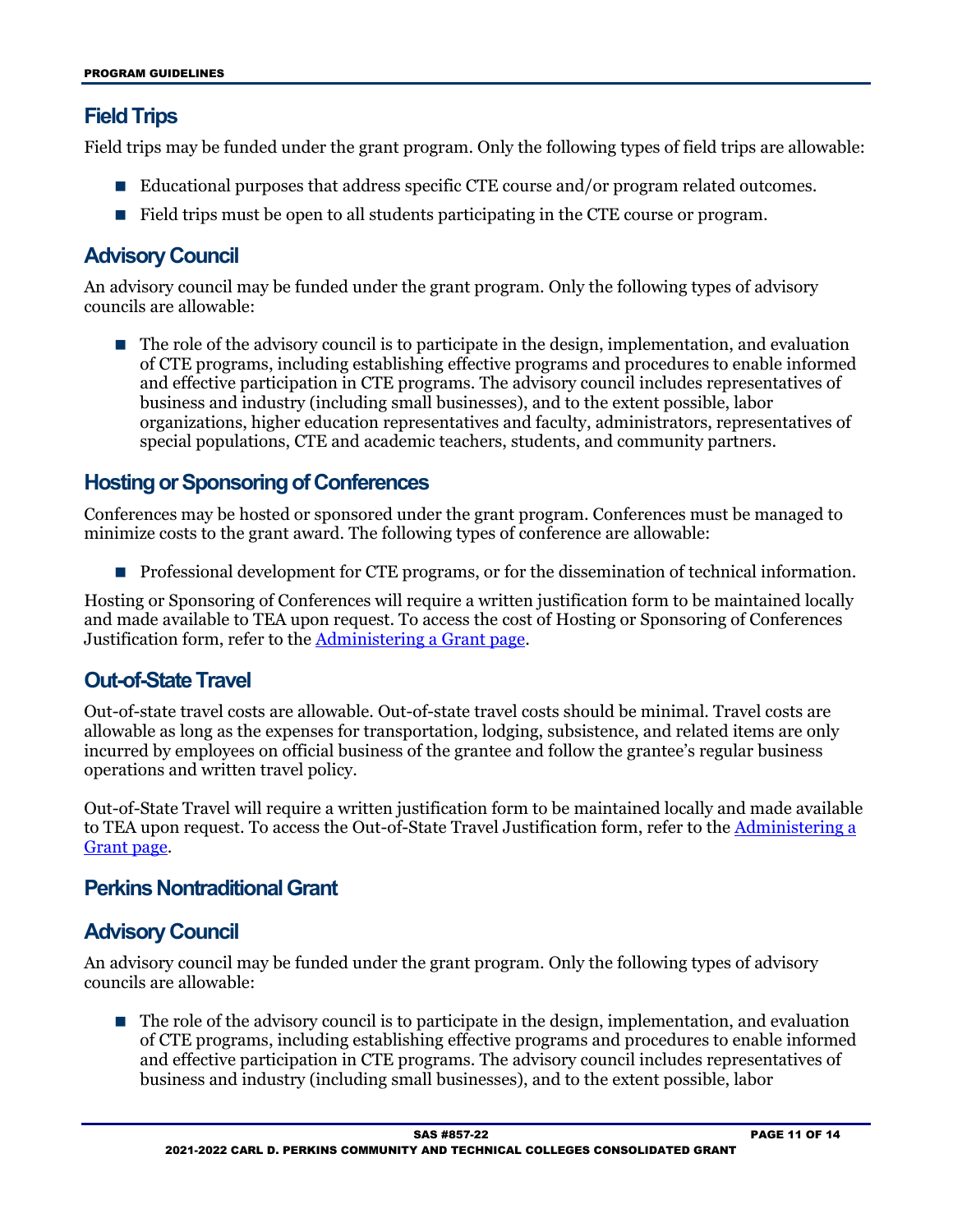organizations, higher education representatives and faculty, administrators, representatives of special populations, CTE and academic teachers, students, and community partners.

#### <span id="page-11-0"></span>**Hosting or Sponsoring of Conferences**

Conferences may be hosted or sponsored under the grant program. Conferences must be managed to minimize costs to the grant award. The following types of conference are allowable:

 $\blacksquare$  Information distribution and training on funded CTE projects

Hosting or Sponsoring of Conferences will require a written justification form to be maintained locally and made available to TEA upon request. To access the cost of Hosting or Sponsoring of Conferences Justification form, refer to the [Administering a Grant page.](http://tea.texas.gov/Finance_and_Grants/Administering_a_Grant.aspx)

#### <span id="page-11-1"></span>**Out-of-State Travel**

Out-of-state travel costs are allowable. Out-of-state travel costs should be minimal. Travel costs are allowable as long as the expenses for transportation, lodging, subsistence, and related items are only incurred by employees on official business of the grantee and follow the grantee's regular business operations and written travel policy.

Out-of-State Travel will require a written justification form to be maintained locally and made available to TEA upon request. To access the Out-of-State Travel Justification form, refer to the [Administering a](http://tea.texas.gov/Finance_and_Grants/Administering_a_Grant.aspx)  [Grant page.](http://tea.texas.gov/Finance_and_Grants/Administering_a_Grant.aspx)

#### <span id="page-11-2"></span>**Perkins Administration Grant**

#### <span id="page-11-3"></span>**Advisory Council**

An advisory council may be funded under the grant program. Only the following types of advisory councils are allowable:

 $\blacksquare$  The role of the advisory council is to participate in the design, implementation, and evaluation of CTE programs, including establishing effective programs and procedures to enable informed and effective participation in CTE programs. The advisory council includes representatives of business and industry (including small businesses), and to the extent possible, labor organizations, higher education representatives and faculty, administrators, representatives of special populations, CTE and academic teachers, students, and community partners.

#### <span id="page-11-4"></span>**Hosting or Sponsoring of Conferences**

Conferences may be hosted or sponsored under the grant program. Conferences must be managed to minimize costs to the grant award. The following types of conference are allowable:

**Professional development for career and technical education representatives, and for the** dissemination of technical information and assistance.

Hosting or Sponsoring of Conferences will require a written justification form to be maintained locally and made available to TEA upon request. To access the cost of Hosting or Sponsoring of Conferences Justification form, refer to the [Administering a Grant page.](http://tea.texas.gov/Finance_and_Grants/Administering_a_Grant.aspx)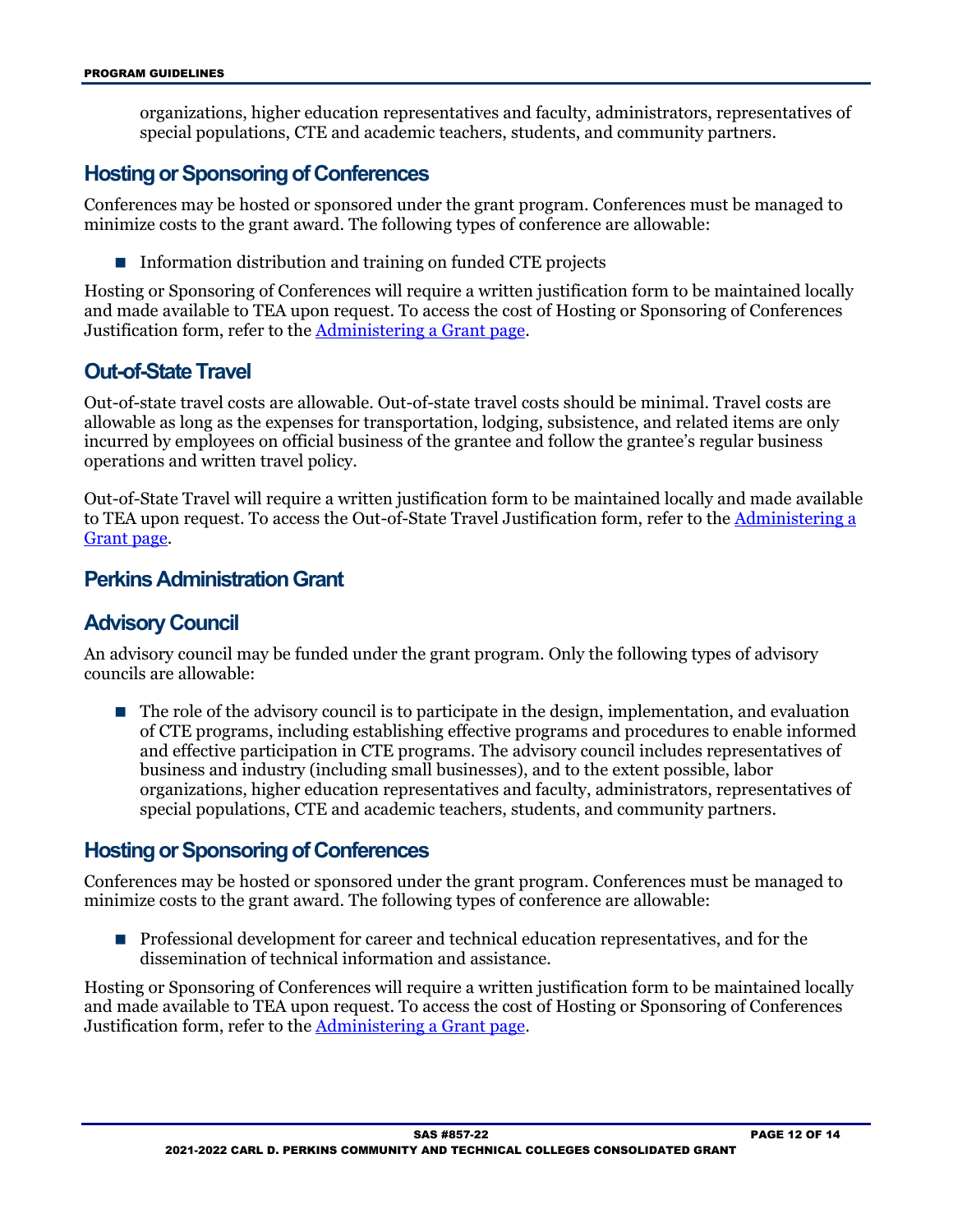#### <span id="page-12-0"></span>**Out-of-State Travel**

Out-of-state travel costs are allowable. Out-of-state travel costs should be minimal. Travel costs are allowable as long as the expenses for transportation, lodging, subsistence, and related items are only incurred by employees on official business of the grantee and follow the grantee's regular business operations and written travel policy.

Out-of-State Travel will require a written justification form to be maintained locally and made available to TEA upon request. To access the Out-of-State Travel Justification form, refer to the Administering a [Grant page.](http://tea.texas.gov/Finance_and_Grants/Administering_a_Grant.aspx)

#### <span id="page-12-1"></span>**General Allowable Activities and Use of Funds**

■ Refer to the Statutory Requirements section for allowable uses of funds for Formula, Nontraditional, and Administration Grants.

### <span id="page-12-2"></span>**Unallowable Activities and Use of Funds**

In general, refer to the Budgeting Cost Guidance Handbook on the [Administering a Grant](http://www.tea.texas.gov/WorkArea/linkit.aspx?LinkIdentifier=id&ItemID=25769814700) page for unallowable costs.

In addition, unallowable activities and use of funds for this grant may include but are not limited to the following:

- Debt service (lease-purchase)
- Travel for students to conferences Unallowable for Formula, Nontraditional, and Administration Grants
- Cost of Membership in Any Civic or Community Organization- Unallowable for Formula, Nontraditional, and Administration Grants
- Travel Costs for Officials, such as Vice Presidents and Deans, and Administrative Assistants-Unallowable for Formula, Nontraditional, and Administration Grants
- Travel Costs for Officials such as Executive Director, Superintendent, or Board Members Unallowable for Formula, Nontraditional, and Administration Grants
- The Texas Higher Education Coordinating Board may not use Perkins Formula Grant funds for field trips, out-of-state travel, advisory council, hosting or sponsoring of conferences, stipends for non-employees, and non-employee costs for conferences
- Field Trips Unallowable for Nontraditional and Administration Grants

### <span id="page-12-3"></span>**Performance Measures**

The applicant agrees to collect data and report on the following mandatory performance measures:

- 1. 1P1: Postsecondary Placement
- 2. 2P1: Earned Recognized Postsecondary Credential
- 3. 3P1: Non-traditional Program Concentration